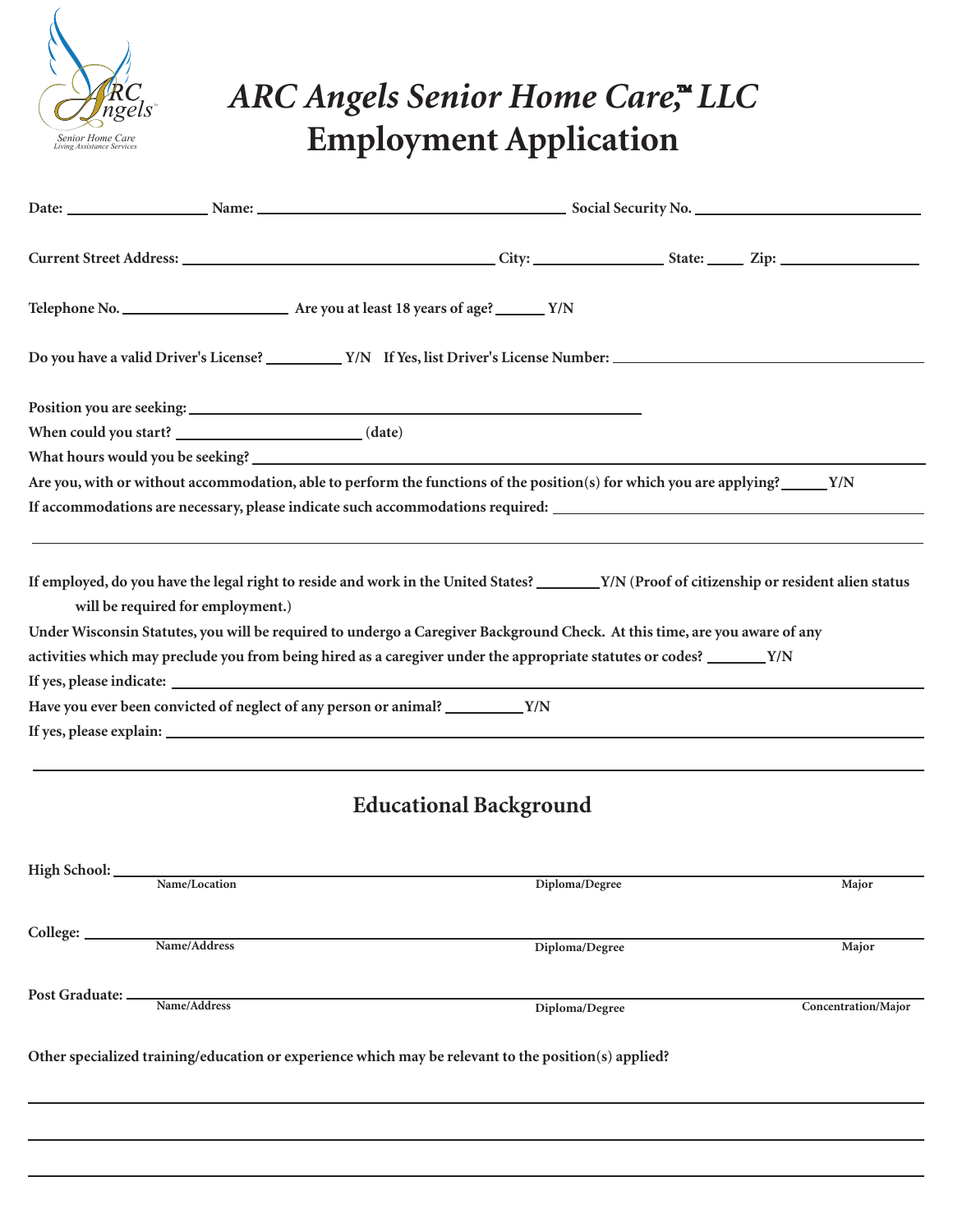## **Employment History**

**List employment history beginning with the last or current position. Please include any work performed on a volunteer basis, time spent in the military, or full time education. You may submit a resume or use additional sheets of paperto complete your work history.**

|                            |  |                                                                                                                                                                                                                                           | ,我们也不会有什么。""我们的人,我们也不会有什么?""我们的人,我们也不会有什么?""我们的人,我们也不会有什么?""我们的人,我们也不会有什么?""我们的人 |  |
|----------------------------|--|-------------------------------------------------------------------------------------------------------------------------------------------------------------------------------------------------------------------------------------------|----------------------------------------------------------------------------------|--|
|                            |  |                                                                                                                                                                                                                                           |                                                                                  |  |
|                            |  |                                                                                                                                                                                                                                           |                                                                                  |  |
|                            |  |                                                                                                                                                                                                                                           |                                                                                  |  |
|                            |  |                                                                                                                                                                                                                                           |                                                                                  |  |
|                            |  | <b>Reason for Leaving:</b> <u>Contract of the contract of the contract of the contract of the contract of the contract of the contract of the contract of the contract of the contract of the contract of the contract of the contrac</u> |                                                                                  |  |
|                            |  |                                                                                                                                                                                                                                           |                                                                                  |  |
|                            |  |                                                                                                                                                                                                                                           |                                                                                  |  |
|                            |  |                                                                                                                                                                                                                                           |                                                                                  |  |
|                            |  |                                                                                                                                                                                                                                           |                                                                                  |  |
|                            |  |                                                                                                                                                                                                                                           |                                                                                  |  |
|                            |  |                                                                                                                                                                                                                                           |                                                                                  |  |
|                            |  |                                                                                                                                                                                                                                           |                                                                                  |  |
|                            |  |                                                                                                                                                                                                                                           |                                                                                  |  |
|                            |  |                                                                                                                                                                                                                                           |                                                                                  |  |
|                            |  |                                                                                                                                                                                                                                           |                                                                                  |  |
| <b>Reason for Leaving:</b> |  |                                                                                                                                                                                                                                           |                                                                                  |  |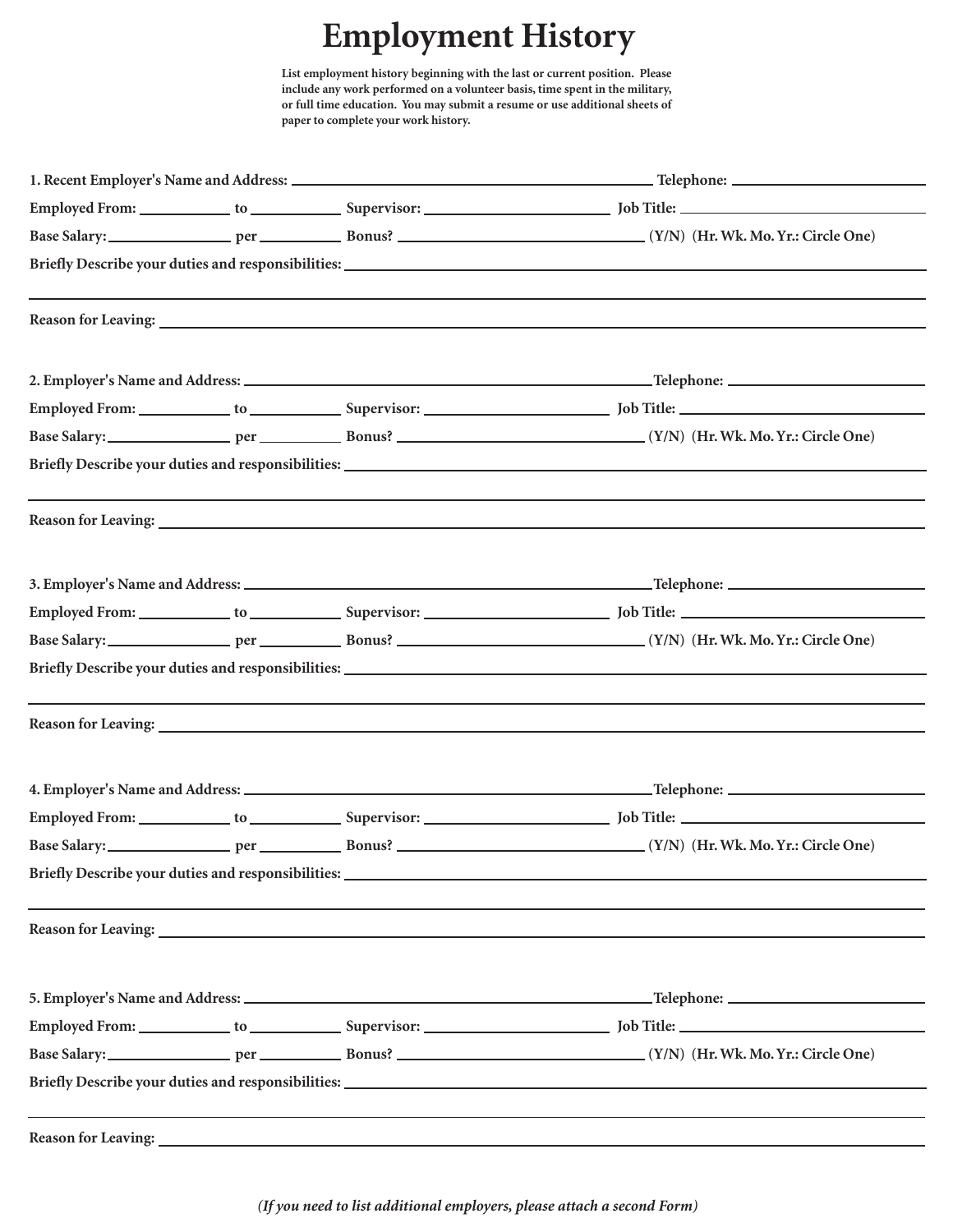## References

Please list personal references in the space provided. DO NOT list work related references. Those references should appear on the Employment History Page. DO NOT list family members.